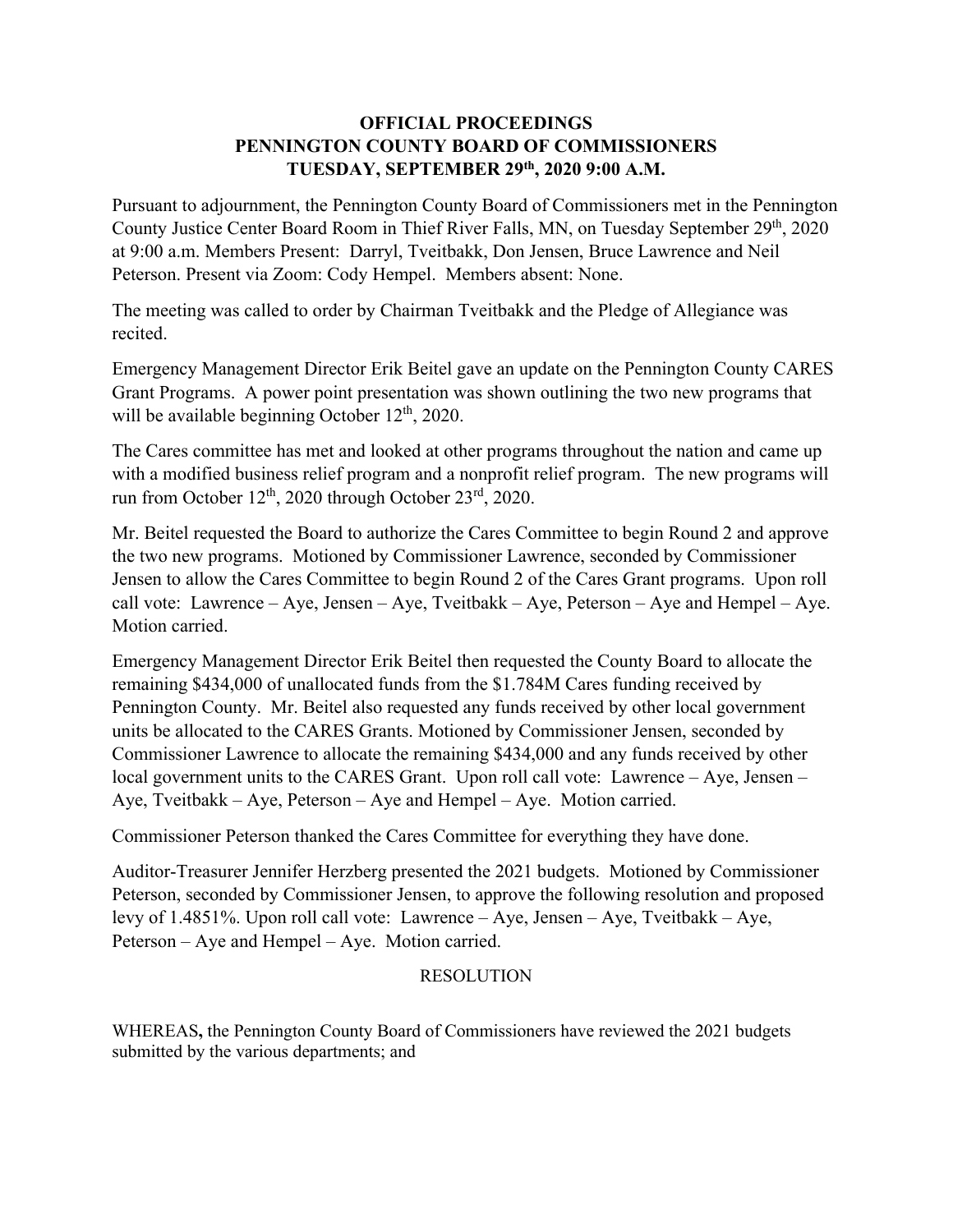WHEREAS, the proposed levies have been reduced by the amount to be received from the State of Minnesota for the following: County Program Aid - \$883,146 (estimated)

|                                 | Levy Before |           | Net Levy After |
|---------------------------------|-------------|-----------|----------------|
|                                 | <b>CPA</b>  | $CPA*$    | <b>CPA</b>     |
| Revenue                         | \$6,909,769 | \$575,546 | \$6,334,223    |
| Road and Bridge                 | \$1,268,500 | \$105,624 | \$1,162,876    |
| Welfare                         | \$2,425,681 | \$201,976 | \$2,223,705    |
| G.O. Jail Bond                  | \$758,317   |           | \$758,317      |
| G.O. Justice Center<br>CIP Bond | \$376,740   |           | \$376,740      |

NOW, THEREFORE, BE IT RESOLVED, that the proposed budgets for 2021 are approved and that the following proposed levies be adopted:

\*County Program Aid

Motioned by Commissioner Peterson, seconded by Commissioner Hempel to change the December  $8<sup>th</sup>$ , 2020 County Board meeting to 5:00 p.m. with the Truth in Taxation Budget meeting being held at 6:00 p.m. Upon roll call vote: Lawrence – Aye, Jensen – Aye, Tveitbakk – Aye, Peterson – Aye and Hempel – Aye. Motion carried.

Motioned by Commissioner Peterson, seconded by Commissioner Jensen to approve the 2021 County Budget as written. Upon roll call vote: Lawrence – Aye, Jensen – Aye, Tveitbakk – Aye, Peterson – Aye and Hempel – Aye. Motion carried.

Motioned by Commissioner Hempel, seconded by Commissioner Lawrence, to extend the lease between Pennington County and TRFAHA for the Old Arena by an additional 7 years. Upon roll call vote: Lawrence – Aye, Jensen – Aye, Tveitbakk – Aye, Peterson – Aye and Hempel – Aye. Motion carried.

Motioned by Commissioner Lawrence, seconded by Commissioner Peterson, to renew the lease between Pennington County and St. Bernard's for their use of the Auditorium gymnasium for a period of one year. It was noted that should they use the space for other activities that they should come to the County Board with a request. Upon roll call vote: Lawrence – Aye, Jensen – Aye, Tveitbakk – Aye, Peterson – Aye and Hempel – Aye. Motion carried.

Chairman Tveitbakk read a card from Judge Yon thanking the County Board for allowing the Courts to use the Justice Center Board room for the recent jury trial.

Moved by Commissioner Jensen, seconded by Commissioner Lawrence, to adjourn the Board meeting to Tuesday, October  $13<sup>th</sup>$ , 2020 at 10:00 a.m. Upon roll call vote: Lawrence – Aye, Jensen – Aye, Tveitbakk – Aye, Peterson – Aye and Hempel – Aye. Motion carried.

ATTEST:

Jennifer Herzberg, Auditor-Treasurer Darryl Tveitbakk, Chairman